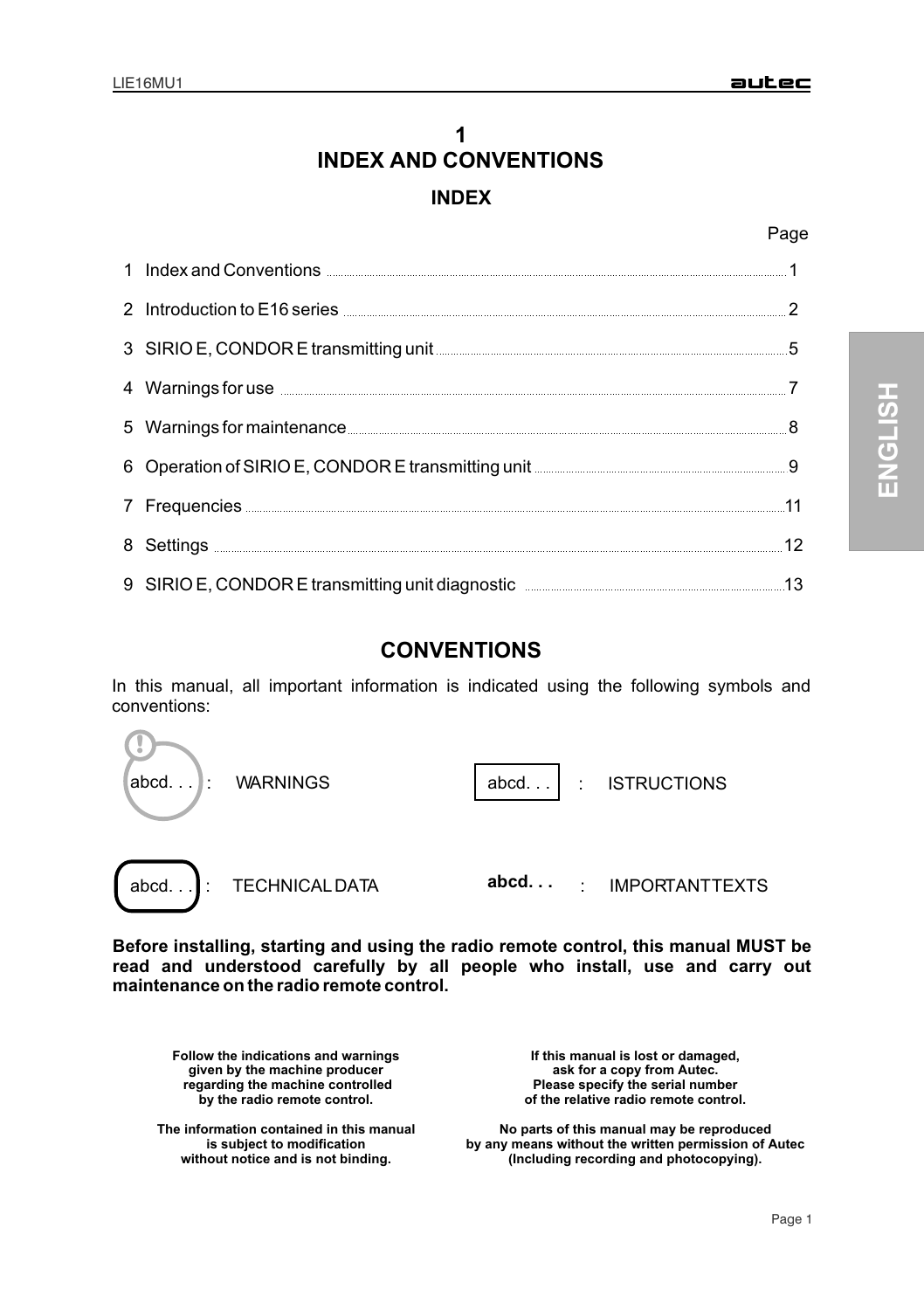## **2 INTRODUCTION TO E16 SERIES**

Industrial radio remote controls of the E16 series are used to command machines from a distance. Each industrial radio remote control is made up of a portable transmitting unit, from which the user can remotely control the machine, and a receiving unit installed on board the machine itself.

The transmitting unit uses radio frequencies to transmit a coded message which contains a value called address. Each receiving unit can only decode the messages coming from a transmitting unit with the same address.

This excludes the possibility of an interference activating any system function. If the radio frequency transmission is disturbed, incorrect or interrupted, the receiving unit autonomously stops the whole system.



**Each E16 series radio remote control is in conformity with the R&TTE 99/05/CE Directive and all its essential requisites.**  Each radio remote control is also in conformity with the norms given in the EC conformity declaration present in this manual.



To guarantee correct radio remote control operation, all current regulations regarding safety at work and accident prevention should be respected. All current user country national laws regarding the use of both the machine and the radio remote control MUST ALWAYS be respected.

**Autec cannot be held responsible if the radio remote control is installed on applications that are different from those permitted or if used in working conditions that do not respect prescribed standard.**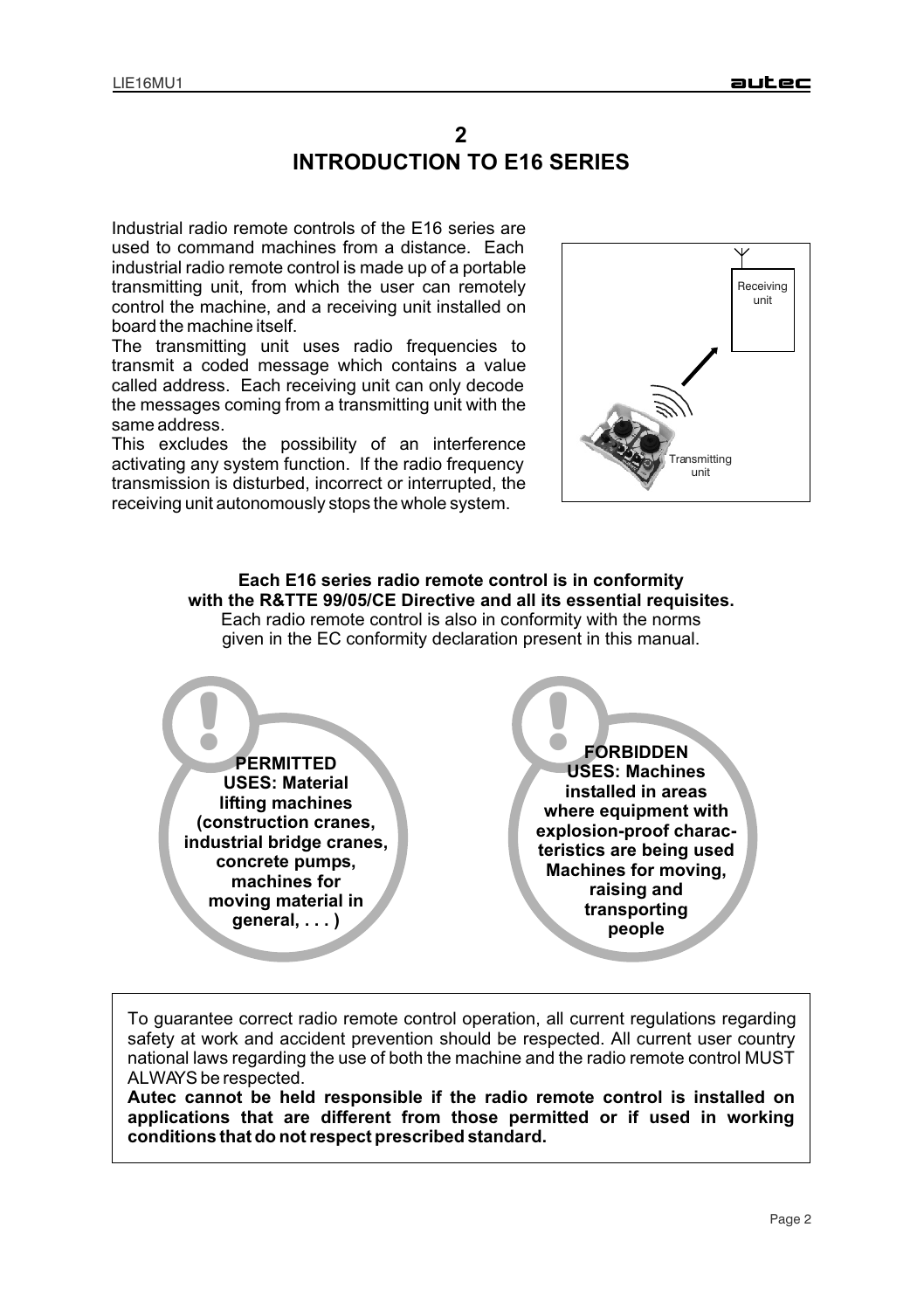#### **LIMITATIONS & AUTHORISATIONS**

**It should be remembered that in some countries must be respected rules which control: - the use and/or possession of a radio remote control;**

**- the use of operational frequencies which have not yet been harmonised in Europe.**

! **All the indications that must be observed can be found in the "Limitations & Authorisations" document, which is included in the product's documentation**



## **INSTRUCTIONS FOR DOCUMENT MANAGEMENT**

#### **CERTIFICATE OF GUARANTEE**

The conditions of the radio remote control guarantee are given in the "Certificate of Guarantee" contained in this manual.

**The electronic components which have a 3 year guarantee are: E16TXEU\_, E16RXEU\_ and E16CHEU\_.**

#### **TECHNICAL DATA SHEET**

The technical data sheet shows the wiring system between the receiving unit and the machine. It should be compiled and checked by the installer, who has the responsibility of correct wiring. Once all necessary checks have taken place the installer must sign the technical data sheet, which must be kept with the user's manual (always keep a copy of this data sheet in case it is needed for administrative purposes).

#### **IDENTIFICATION PLATES**

The radio remote control identification and approval data is given on plates that are on both the transmitting unit and the receiving unit.

**The plates MUST NOT be removed from where they are placed or damaged otherwise the warranty will be forfeited.**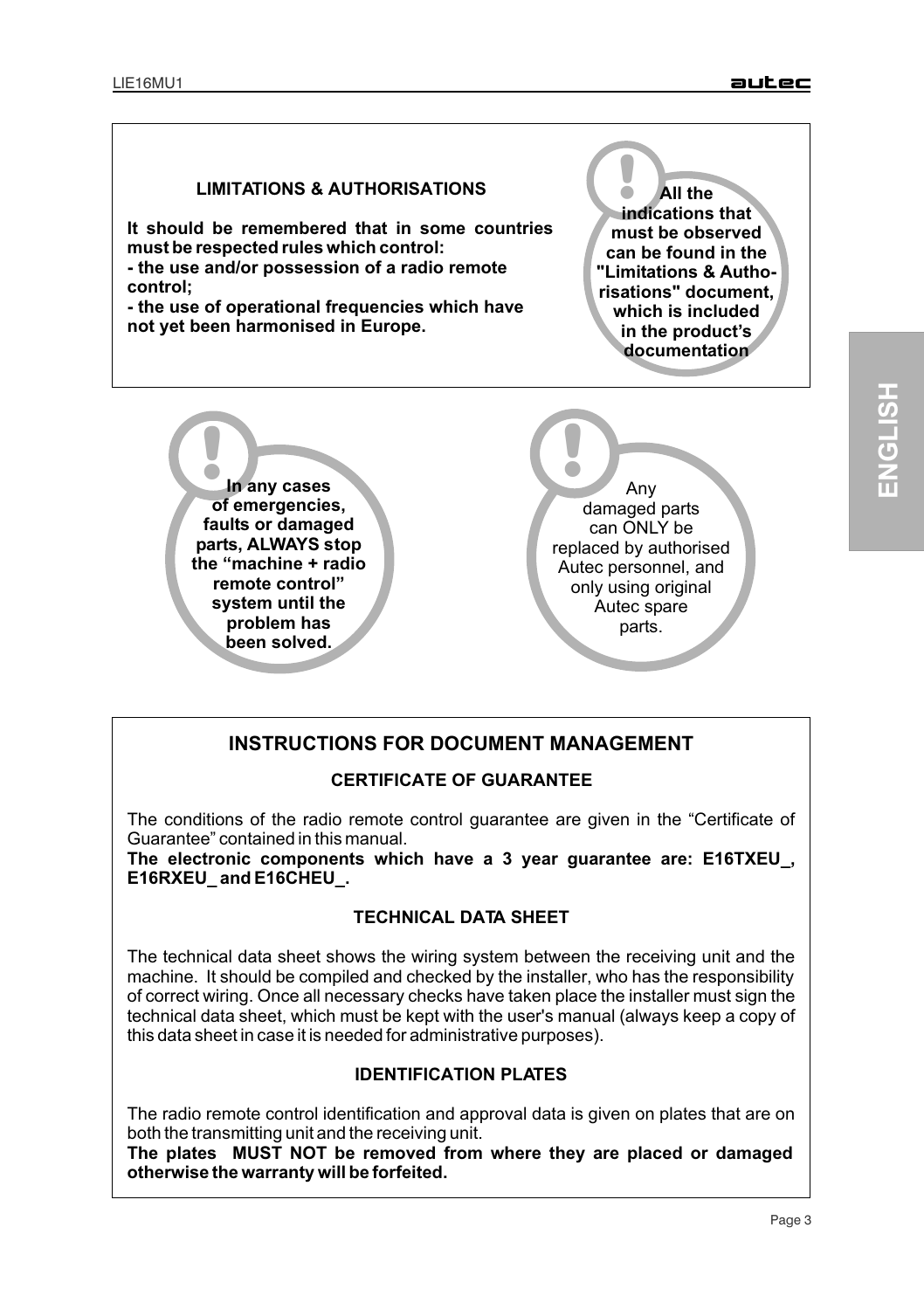# **E16 SERIES TECHNICAL DATA**

| /<br>Frequency range …………………………………………433.050 ÷434.790 MHz    |  |  |
|--------------------------------------------------------------|--|--|
|                                                              |  |  |
| Programmable radio channel  32 at 433 MHz (or 12 at 870 MHz) |  |  |
|                                                              |  |  |
|                                                              |  |  |
|                                                              |  |  |
|                                                              |  |  |
|                                                              |  |  |
|                                                              |  |  |
|                                                              |  |  |
|                                                              |  |  |
|                                                              |  |  |
|                                                              |  |  |
|                                                              |  |  |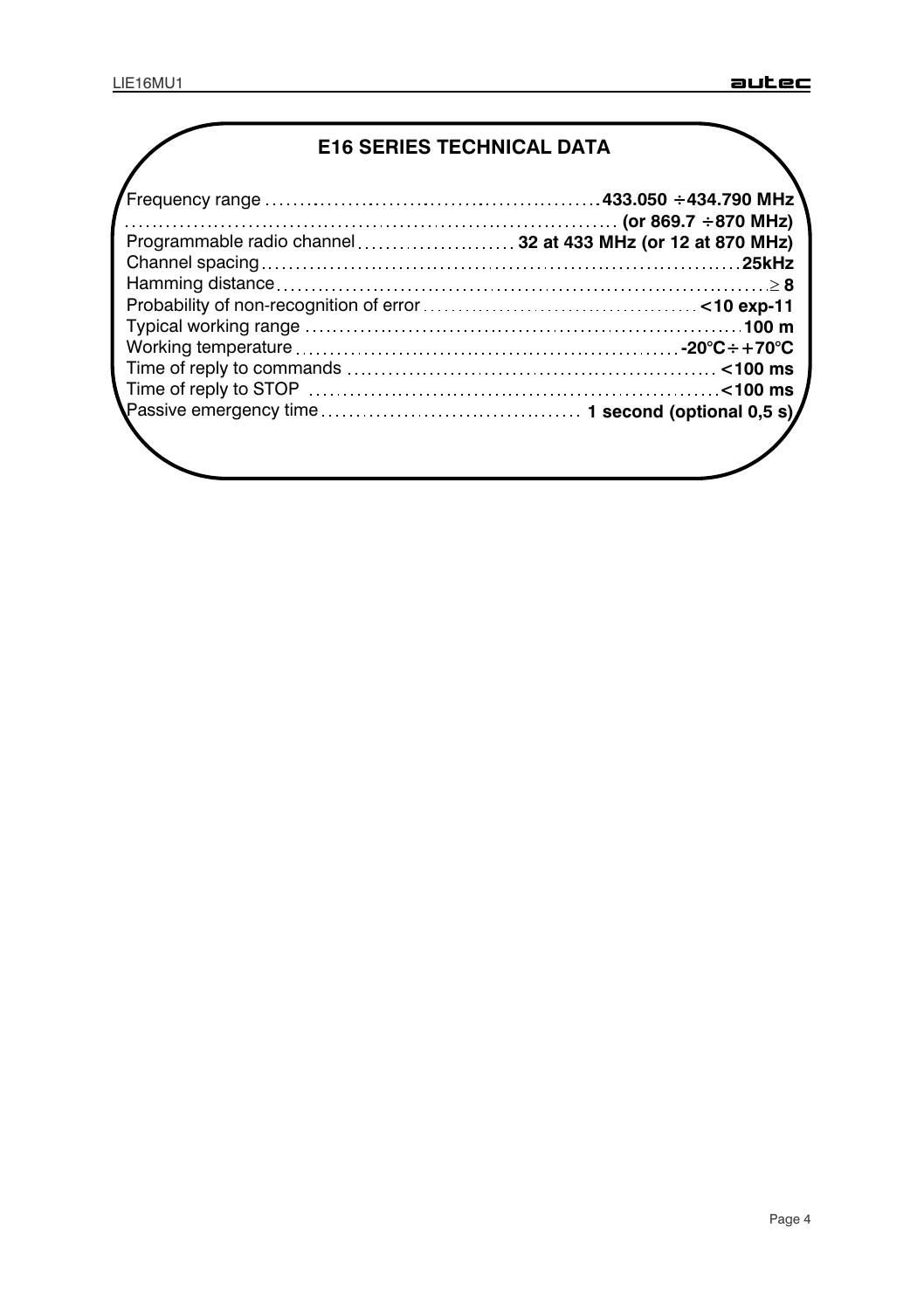## **3 SIRIO E, CONDOR E TRANSMITTING UNIT**

A SIRIO E, CONDOR E transmitting unit can be used with one of the following receiving units:

- Type E16URX

- Type E16URQ.

**This manual refers exclusively to the transmitting unit: the installation warnings are given in the receiving unit manual.**

**The E16 series is equipped with a safety function called SAFETY which protects the "radio remote control + machine" system from involuntary movements caused by possible radio remote control faults.**



| A | starting keyswitch                |    | STOP button            |
|---|-----------------------------------|----|------------------------|
| B | green signalling LED              |    | l identification plate |
| C | actuators (joystick and selector) | G. | START pushbutton       |
|   | technical data plate              | ш  | battery                |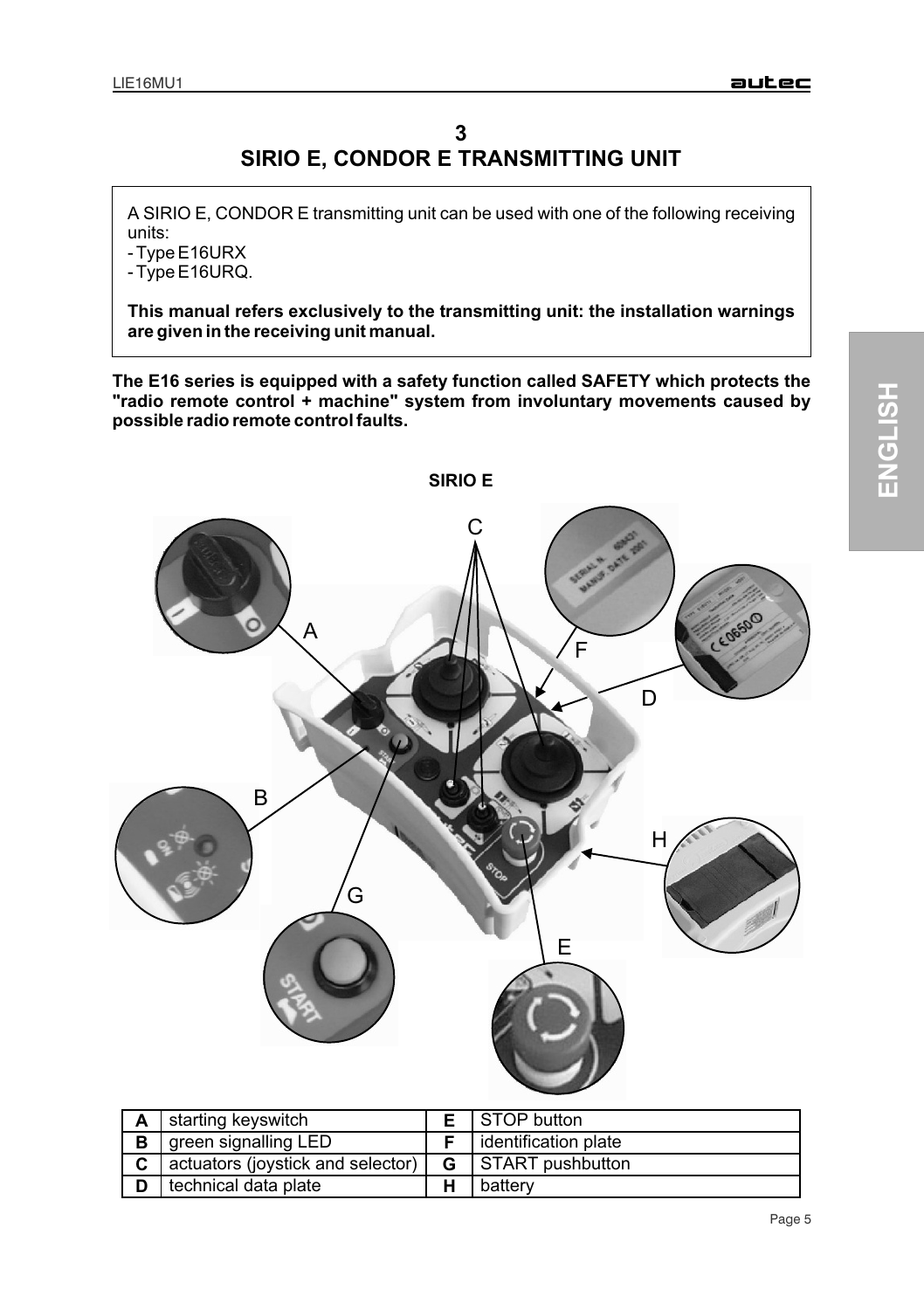

| А | starting keyswitch                |   | STOP button          |
|---|-----------------------------------|---|----------------------|
| В | green signalling LED              |   | identification plate |
| C | actuators (joystick and selector) | G | START selector       |
|   | technical data plate              |   | battery              |

# **SIRIO E, CONDOR E TRANSMITTING UNIT TECHNICAL DATA**

| $\prime$ Power supply (battery pack)………………NiCd 7,2V - 0,7 Ah or NiMH 7,2V - 1.3 Ah $^{\prime}$ |  |
|------------------------------------------------------------------------------------------------|--|
|                                                                                                |  |
|                                                                                                |  |
|                                                                                                |  |
|                                                                                                |  |
|                                                                                                |  |
|                                                                                                |  |
|                                                                                                |  |
|                                                                                                |  |
|                                                                                                |  |
|                                                                                                |  |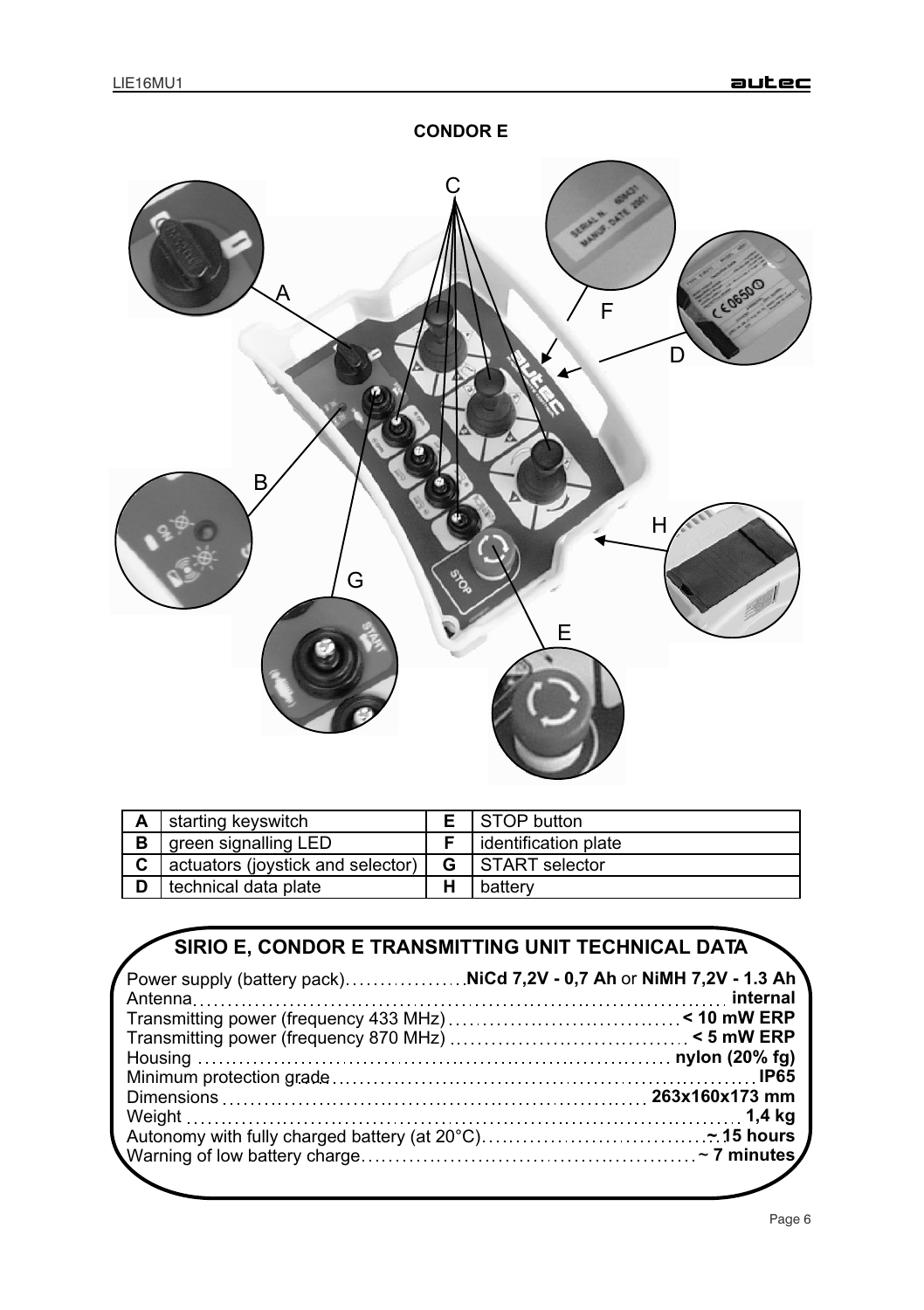**ENGLIS H**

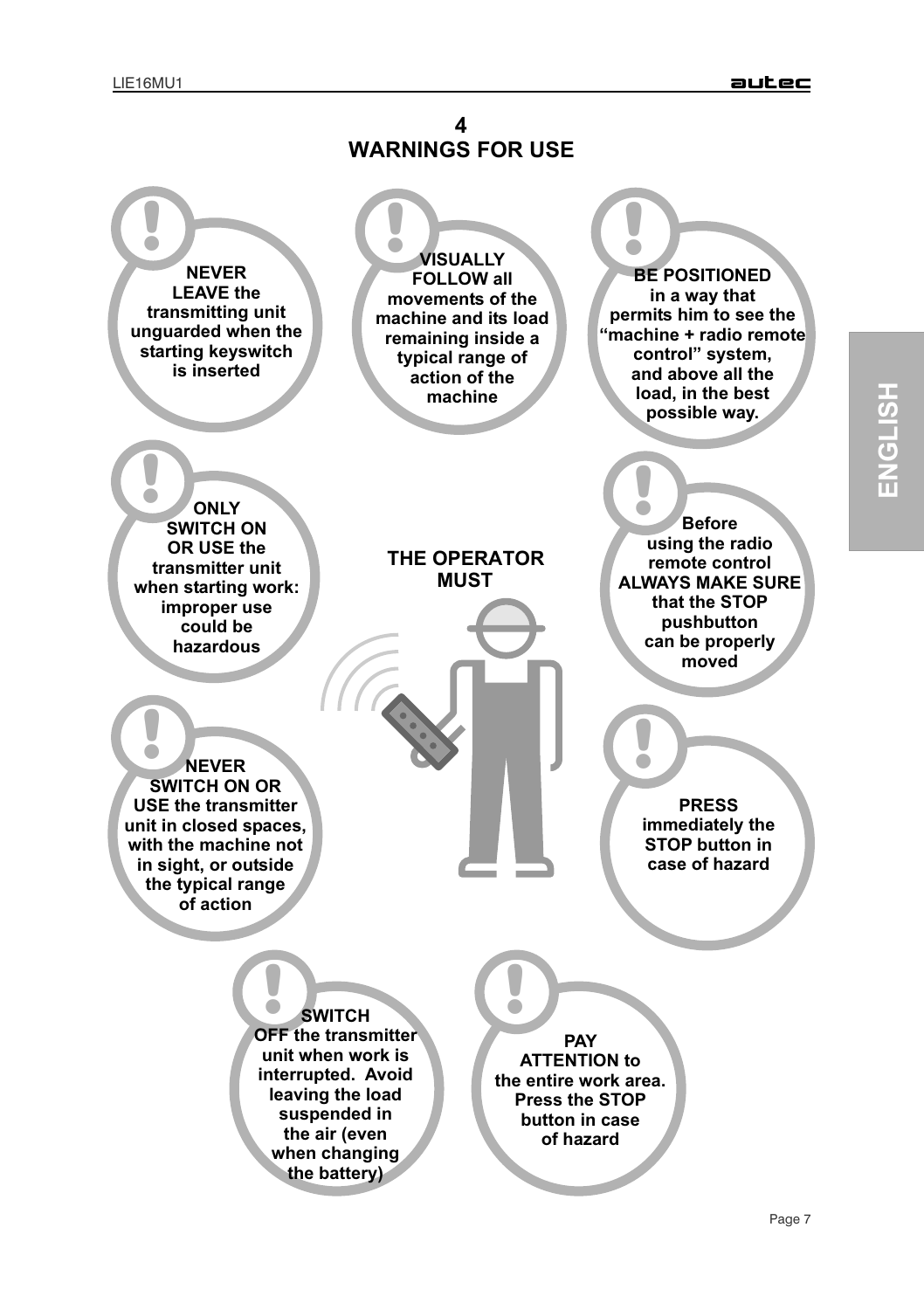



No particular maintenance needs to be carried out on the transmitting unit, but the following should be done in order to always keep it reliable and safe:

1) always store the unitin a clean dry place,

2) remove dust or accumulations of other material from the transmitting unit (never use solvents or flammable and corrosive products),

3) make sure that the gaskets, bellows and the actuator hoods (joystick, selectors and pushbuttons) are whole, soft and elastic, and that the symbols on the panel can be seen clearly

4) make sure that the battery seat is always clean

5) make sure that the battery contacts are clean

6) check for signs of damage.

#### **SERVICE**

When it is necessary to carry out special maintenance (radio remote control repair and replacement of damaged or faulty parts), do not contact anyone other than our Assistance Service. In order to make the intervention faster and more reliable, please help us identify the radio remote control correctly and completely by giving:

- the serial number
- the purchase date (given on the guarantee)
- description of the problem found
- the address and telephone number of the place where the radio remote control is being used
- the name of the person to be contacted
- the name of the company that supplied the radio remote control.

**Before calling the Assistance technicians, it is advisable to make sure that the given instructions have been followed correctly.**

#### **SCRAPPING**

When scrapping, entrust the radio remote control to the separate scrap collecting services in the user country.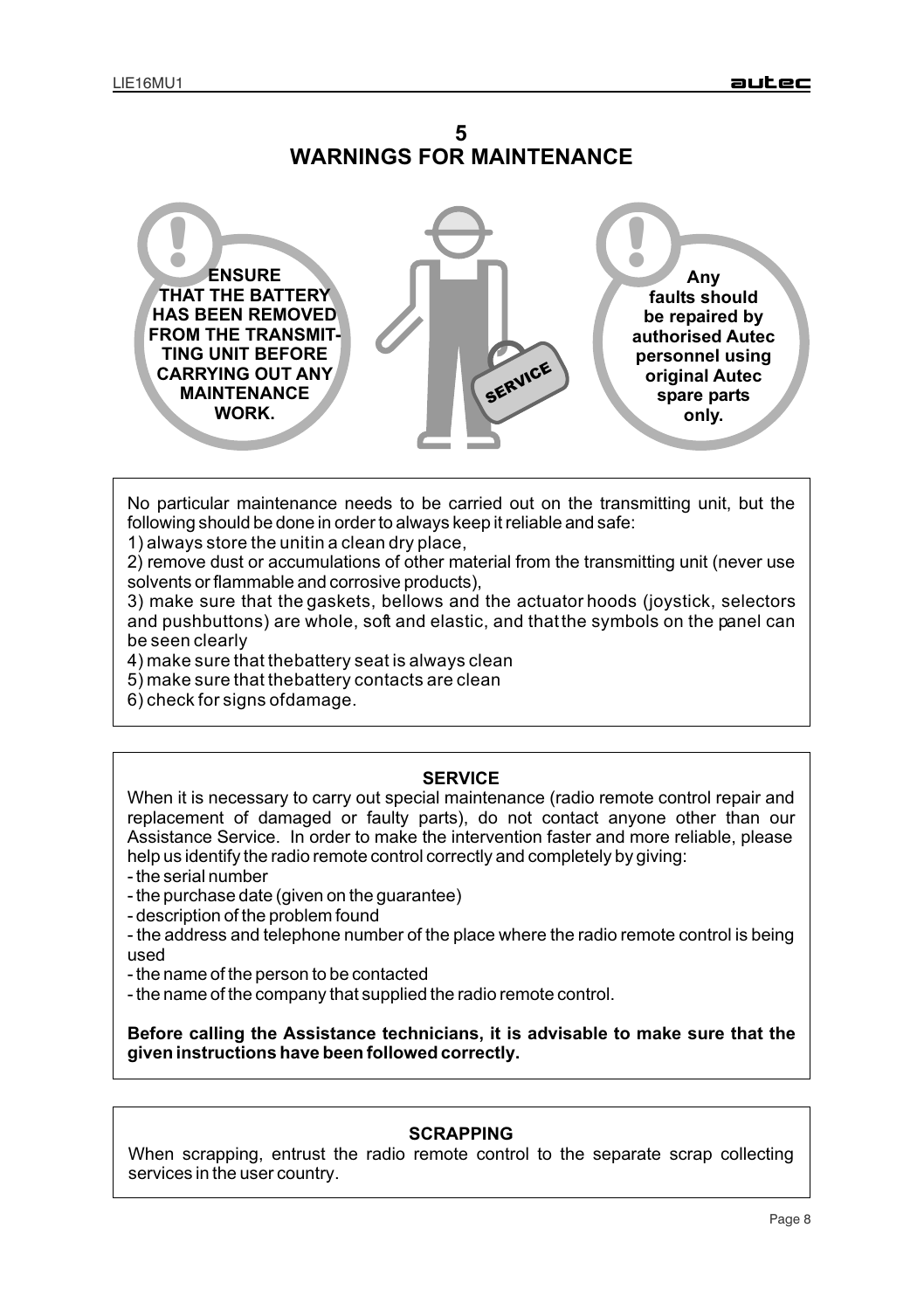## **6 OPERATION OF SIRIO E, CONDOR E TRANSMITTING UNIT**

| <b>LED SIGNALS</b>       |                        |                  |  |  |  |  |
|--------------------------|------------------------|------------------|--|--|--|--|
| <b>TYPE OF</b>           | <b>ACTION</b>          |                  |  |  |  |  |
| <b>SIGNAL</b>            | <b>SIGNAL</b>          | <b>NECESSARY</b> |  |  |  |  |
| <b>OPERATION</b><br>Slow |                        | ///              |  |  |  |  |
| flash                    | <b>NORMAL</b>          |                  |  |  |  |  |
|                          | <b>LOW BATTERY</b>     | Switch off the   |  |  |  |  |
| Fast                     | The transmitter unit   | transmitter unit |  |  |  |  |
| flash                    | switches off approx. 7 | and replace the  |  |  |  |  |
| minutes after the LED    |                        | battery          |  |  |  |  |
|                          | starts flashing        |                  |  |  |  |  |
| Steady light on          | ONE OR MORE            | Release          |  |  |  |  |
| starting                 | (movement) ACTUATORS   | actuator(s)      |  |  |  |  |
|                          | <b>INSERTED</b>        |                  |  |  |  |  |

#### **COMMAND ACTIVATION**

Activate the joystick and/or selector actuators relevant to whatever movement or selection command is to be carried out.

#### **POWER AND STARTING**

To switch on the transmitting unit, insert the starting key and turn it to "I".

To start the radio remote control functions, press the "START" (or activate the selector) button or selector for  $1\div 2$  seconds.

After starting, the green signalling LED always lights up.

! **The STOP button should be used when it is necessary to stop the machine immediately in order to check any danger condition.**

## **STOPPING**

To **stop** the machine **immediately**, press the STOP button.

To **start working again**, turn the STOP button in the direction indicated to deactivate it and repeat the power on and starting procedure.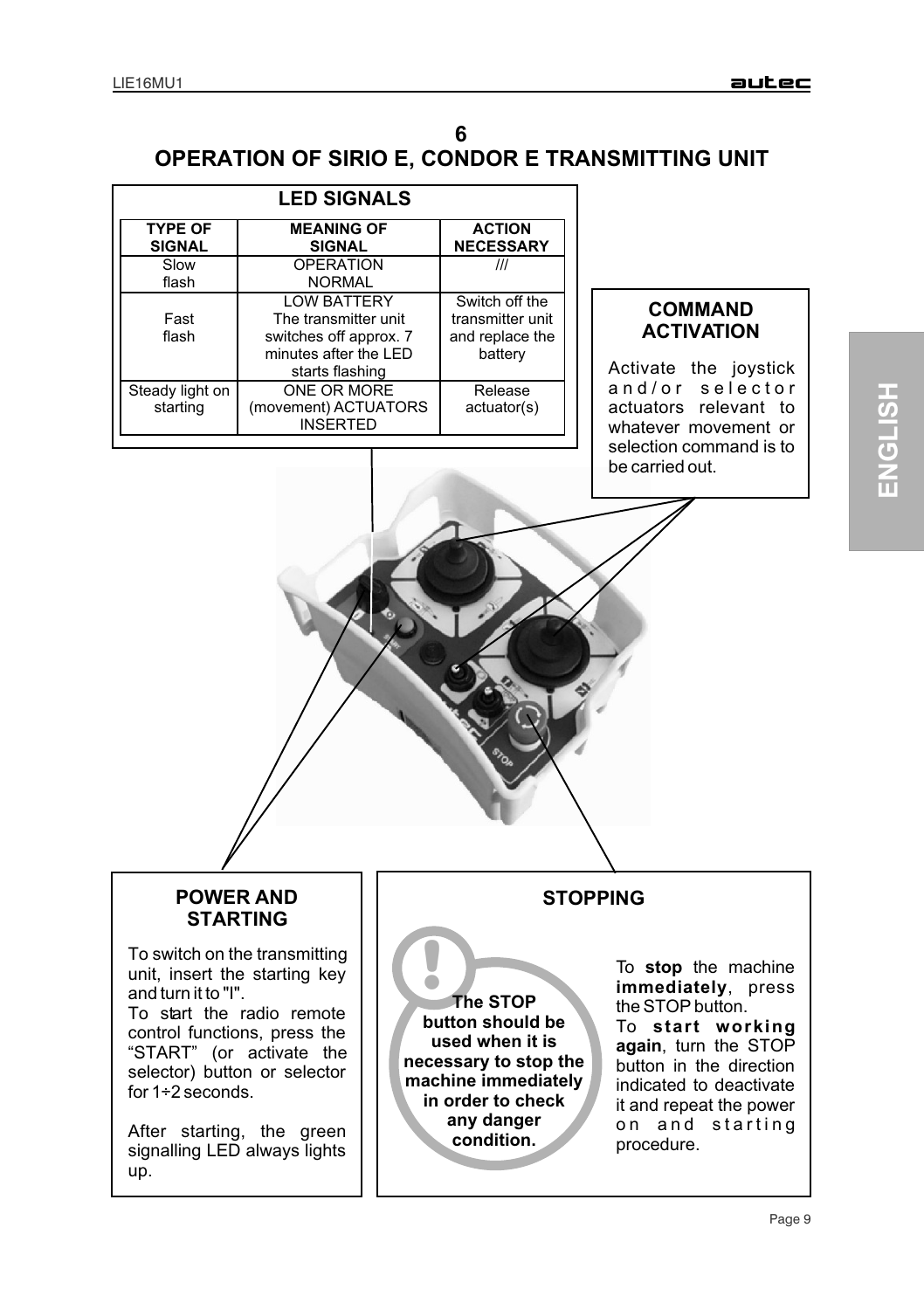

#### **CHARGING THE BATTERY**

To recharge a flat battery, proceed as follows:

1. Insert the battery into its proper battery charger, which should be positioned in an area having a temperature of between +5°C and +35°C. The battery now starts charging, a state signalled by the lighting up of the "ON CHARGING" pilot light.

2. After a maximum of 4÷5 hours the "END OF CHARGE" indicator switches off: the battery is fully charged. Remove the battery from the charger (if the battery is not removed, charging continues in maintenance mode).

## **SWITCHING OFF**

**The transmitting unit should be switched off each time work is stopped by turning the ignition key to "O" and extracting it (always put the key in a safe place).**

The unit may also switch off if the battery is not sufficiently charged and/or when the radio remote control is not used for more than 7 minutes.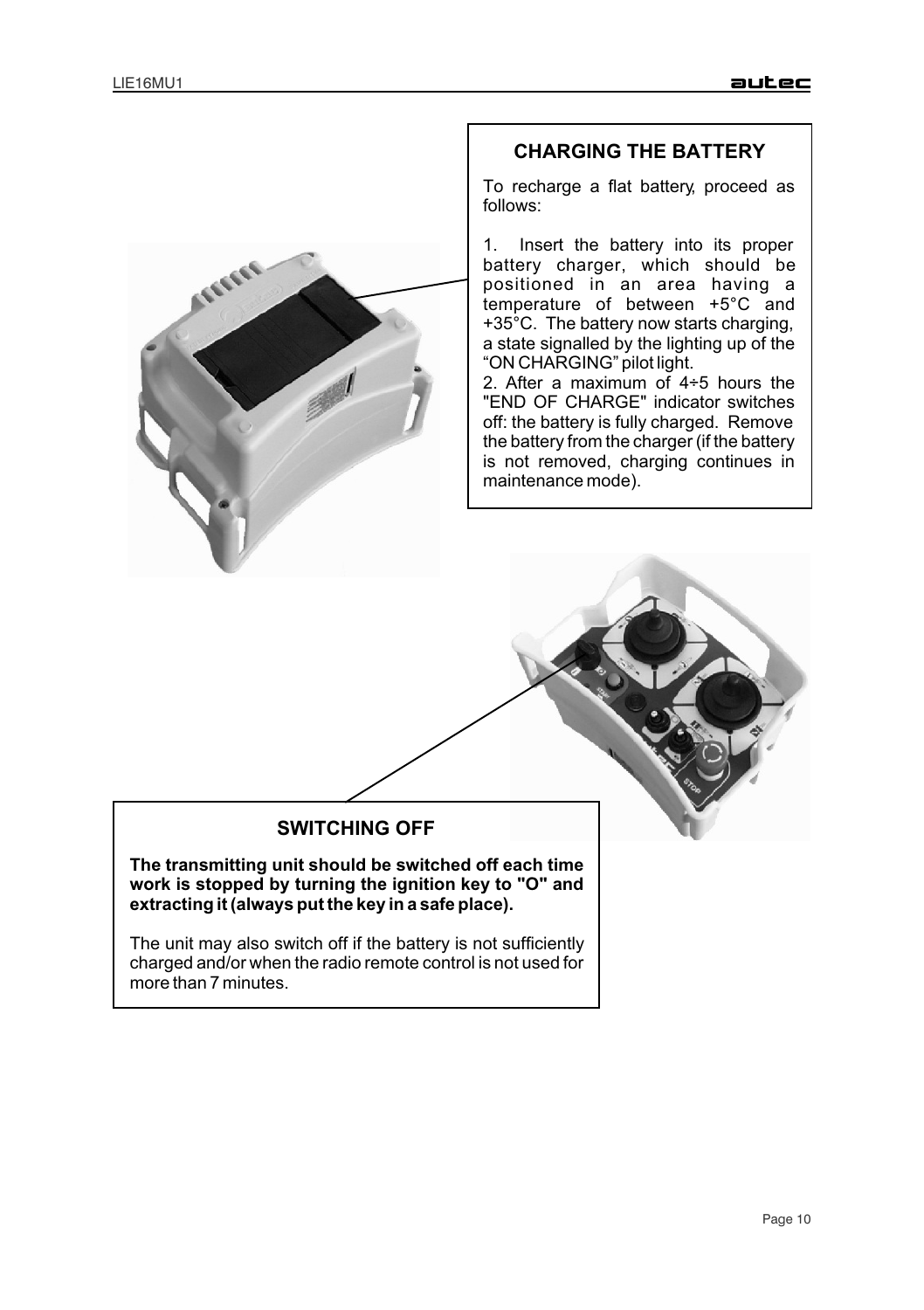# **7 FREQUENCIES**

## **WORKING FREQUENCIES**

**The use of 433.050÷434.790 Mhz band frequencies has not yet been harmonised in Europe: check for possible user's country limitations.** 

**Each working radio frequency to which a radio remote control can be programmed belongs to the set of frequencies permitted by national standards that are valid at the moment of entry into the market.**

Each radio remote control is programmed by the producer in the **AUTOMATIC** scanning or **MANUAL** selection mode.

#### **AUTOMATIC SCANNING MODE**

The radio remote control is usually programmed by the manufacturer in this mode: it can therefore work in any of the available frequencies. In cases of interference or conflict with other systems, this mode makes it possible to move the working frequency (see the process explained below) without having to intervene inside either the transmitting or the receiving units.

### **Working frequency change process**

1 (flashing green LED), press With the transmitter unit ON the STOP button.

Within 4 seconds after the STOP button has been 2 pressed, press the START pushbutton (or the selector) then release it.

3 direction indicated and repeat Turn the STOP button in the the power on and starting procedure.



N.B.: During the work frequency changing process, the receiving unit loses radioelectric connection with the transmitting unit. After starting, some seconds may be necessary to reset connection, **therefore keep the START button pressed for about 8÷10 seconds**.

#### **MANUAL SELECTION MODE**

A radio remote control operating in **MANUAL** selection mode can operate at a specific frequency.

In order to set the frequency selected the dip switch on the transmitter and receiver units must be set.

**To activate this means of operation contact authorised Autec personnel.**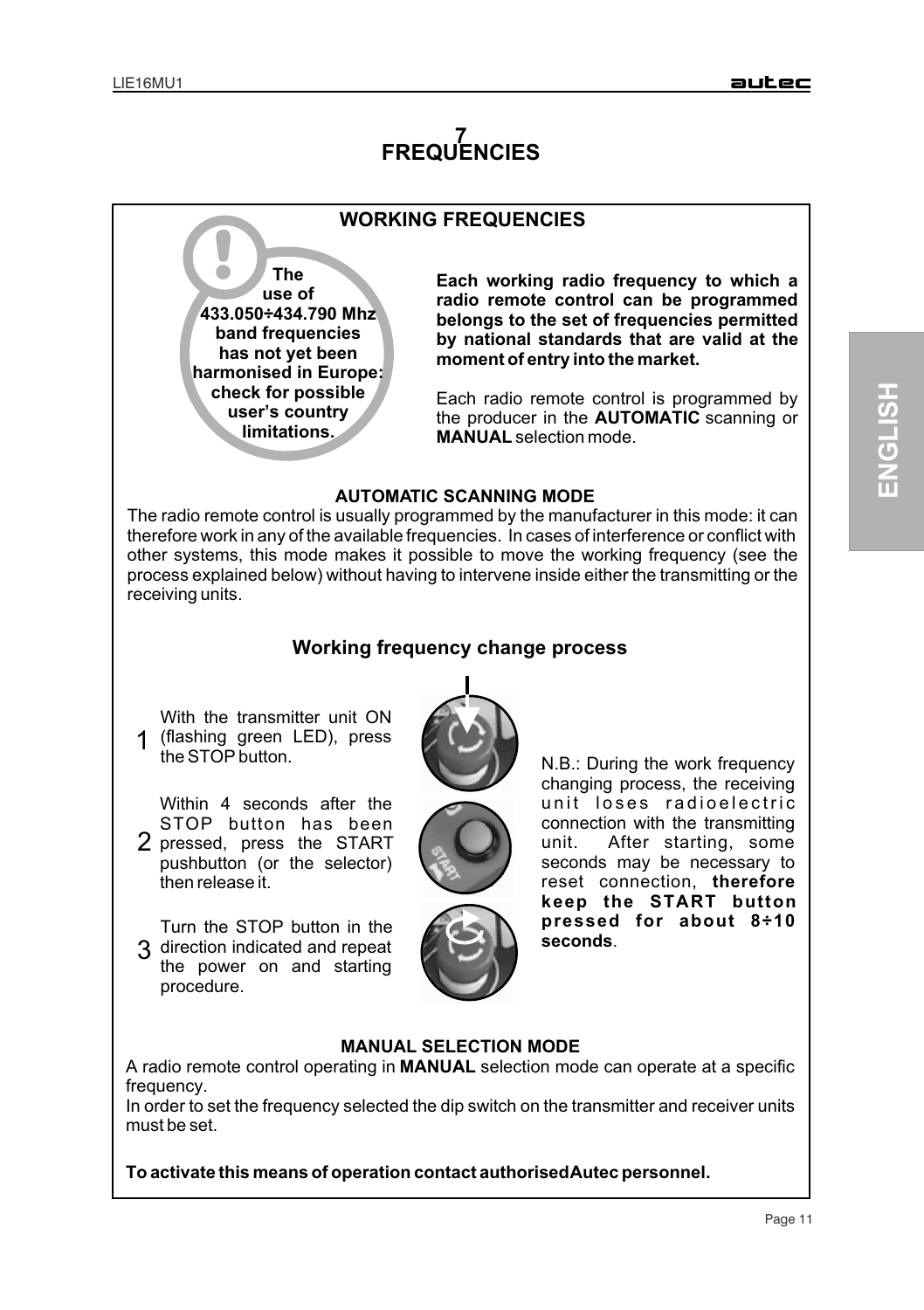# **8 SETTINGS**



Page 12